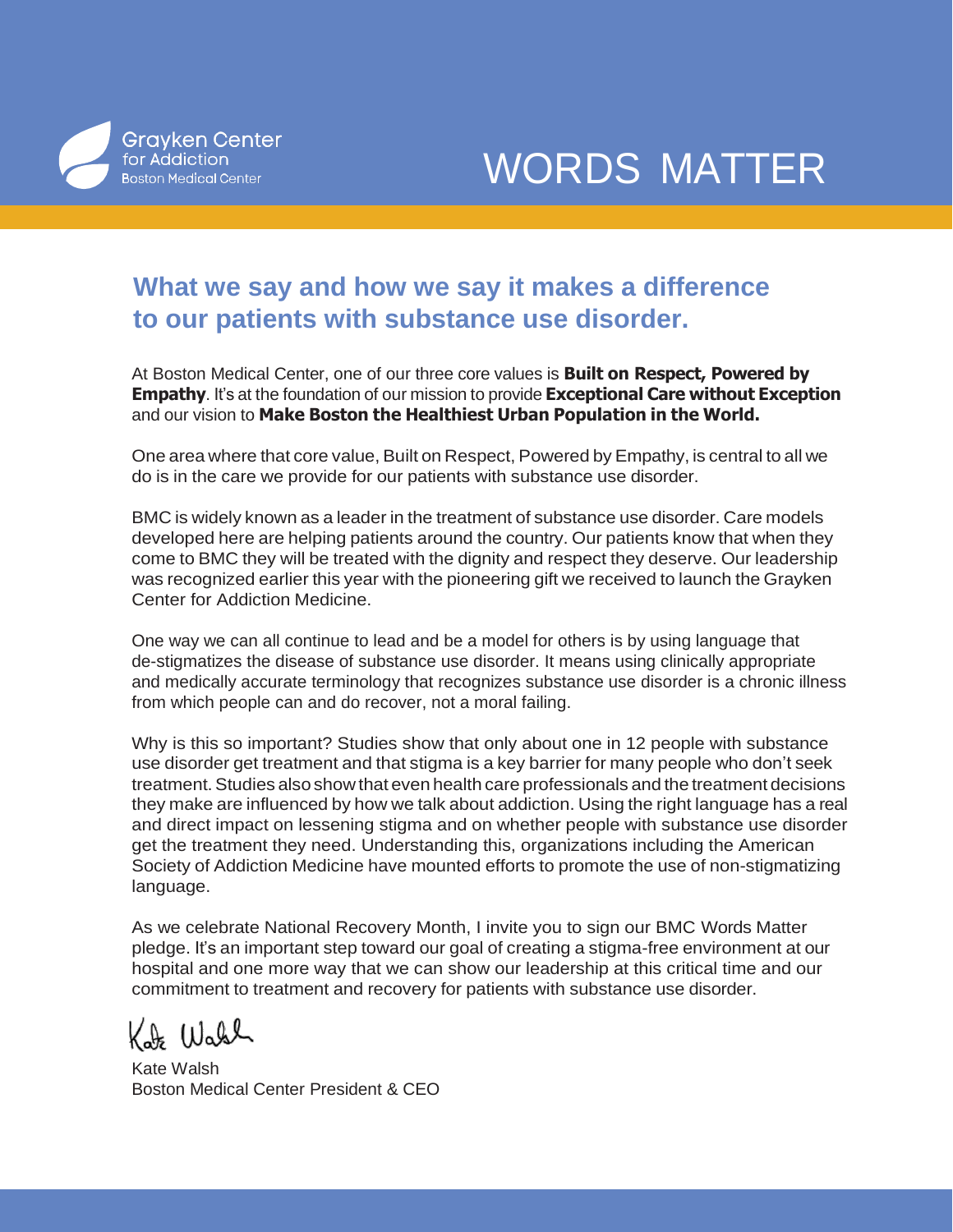

## **WORDS MATTER:** MY PLEDGE

## **What we say and how we say it makes a difference to our patients with substance use disorder.**

As a member of the BMC community, I believe that the language I use about substance use disorders is important. Using the right language helps decrease stigma that can prevent patients from seeking care. I pledge to treat all people with a substance use disorder with dignity and respect. I believe that words matter and I pledge to talk about addiction as a chronic illness, not a moral failing. I pledge to be a leader in reducing stigma and promoting recovery from this disease.

| Full name:                                                                                                         |                                                                                                   |
|--------------------------------------------------------------------------------------------------------------------|---------------------------------------------------------------------------------------------------|
| Department: Department:                                                                                            |                                                                                                   |
| Signature: <u>Contract Communication</u> Contract Communication Communication Communication Communication          |                                                                                                   |
| Date:<br><u> 1989 - Andrea Stadt Britain, amerikansk politiker (d. 1989)</u>                                       |                                                                                                   |
|                                                                                                                    |                                                                                                   |
| <b>NON-STIGMATIZING LANGUAGE</b>                                                                                   | <b>STIGMATIZING LANGUAGE</b>                                                                      |
| Person with a substance use disorder                                                                               | Substance abuser or drug abuser<br>Alcoholic<br>• Addict<br>User<br>• Abuser<br>Drunk<br>• Junkie |
| • Babies born with an opioid dependency                                                                            | • Addicted babies/Born addicted                                                                   |
| • Substance use disorder or addiction<br>• Use, misuse<br>• Risky, unhealthy, or heavy use<br>• Person in recovery | • Drug habit<br>Abuse<br>• Problem<br>• Clean                                                     |
| • Abstinent<br>• Not drinking or taking drugs                                                                      |                                                                                                   |
| • Treatment or medication for addiction<br>• Medication for Opioid Use Disorder/Alcohol<br><b>Use Disorder</b>     | • Substitution or replacement therapy<br><b>Medication-Assisted Treatment</b><br>Clean, dirty     |

• Positive, negative (toxicology screen results)